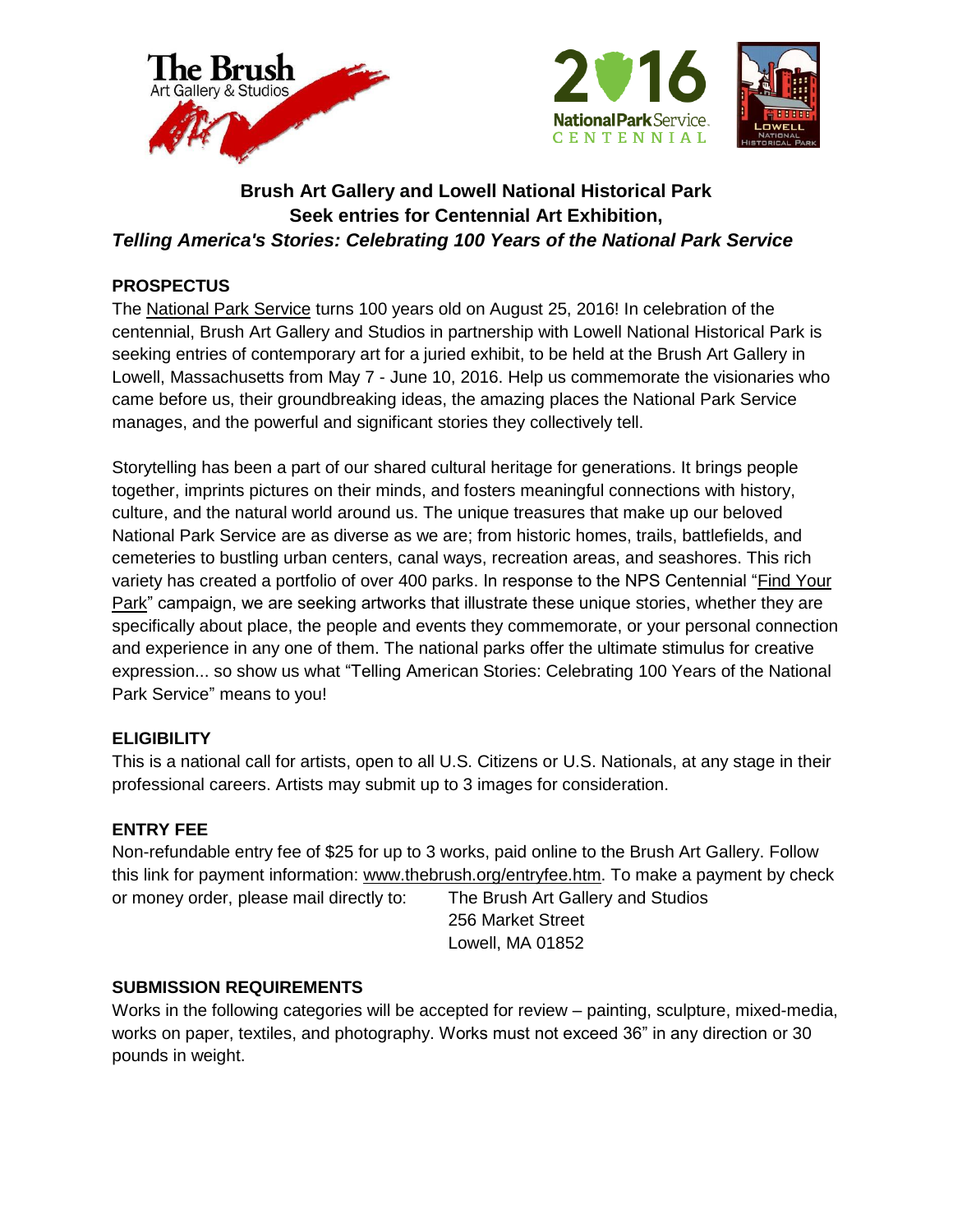All work selected for this show, intended to be hung on the walls, must be framed (if applicable), professionally presented, and securely wired. Artists are responsible for providing adequate instructions for handling of fragile work and/or unconventional installations of artwork, within reason.

Please keep in mind, Brush Art Gallery and Studios is open to the public. All submissions should be suitable for both children and adults. Submissions will be reviewed for exhibit suitability and response to show theme.

#### **DEADLINE FOR SUBMISSIONS**

Entries must be submitted online and received no later than 11:59pm on Friday, April 1, 2016. The required entry fee must also be received by this time. Incomplete submissions will be disqualified. No late entries will be accepted.

#### **ENTRY PROCEDURE**

All entries must be submitted online in jpeg format (300 dpi, no more than 6 inches in either direction). Please provide files of the highest available resolution and quality. Follow this link for entry form: [http://www.lowellartshows.com/NPS.](http://www.lowellartshows.com/NPS)

#### **PANEL OF JURORS**

- Laurel A. Racine, Senior Curator for Research and Planning, National Park Service's Northeast Museum Services Center (NMSC), Charlestown, MA.
- Ahmad Ward, Vice President of Education and Exhibitions, Birmingham Civil Rights Institute (BCRI), Birmingham, AL.
- Gwen Strahle, Artist, Professor, and Senior Critic at Rhode Island School of Design (RISD), Providence, RI.

## **IMPORTANT PROJECT DATES**

| February 10 - April 1, 2016      | Open period for artist submissions                          |
|----------------------------------|-------------------------------------------------------------|
| Friday, April 1, 2016            | Deadline for submission of application materials            |
| Week of April 17, 2016           | Artists notified of selected works for exhibit              |
| Sunday, May 1, 2016, 12-4 p.m.   | Hand delivery of selected works to Brush Gallery            |
| Monday, May 2, 2016 12-4 p.m.    | Hand delivery of selected works to Brush Gallery            |
| On or before May 1, 2016         | Shipping of work from out of state                          |
|                                  | *Please note: Gallery cannot receive work prior to April 25 |
| Saturday, May 7, 2016            | Show opens/First day of exhibit                             |
| Sunday, June 5, 2016             | Public reception for artists                                |
| Friday, June 10, 2016            | Show closes/Last day of exhibit                             |
| Sunday, June 12, 2016, 12-4 p.m. | Pick up of work at Brush Gallery                            |
| Monday, June 13, 2016, 12-4 p.m. | Pick up of work at Brush Gallery                            |
| Week of June 13, 2016            | Work shipped back to out-of-state artists                   |
|                                  |                                                             |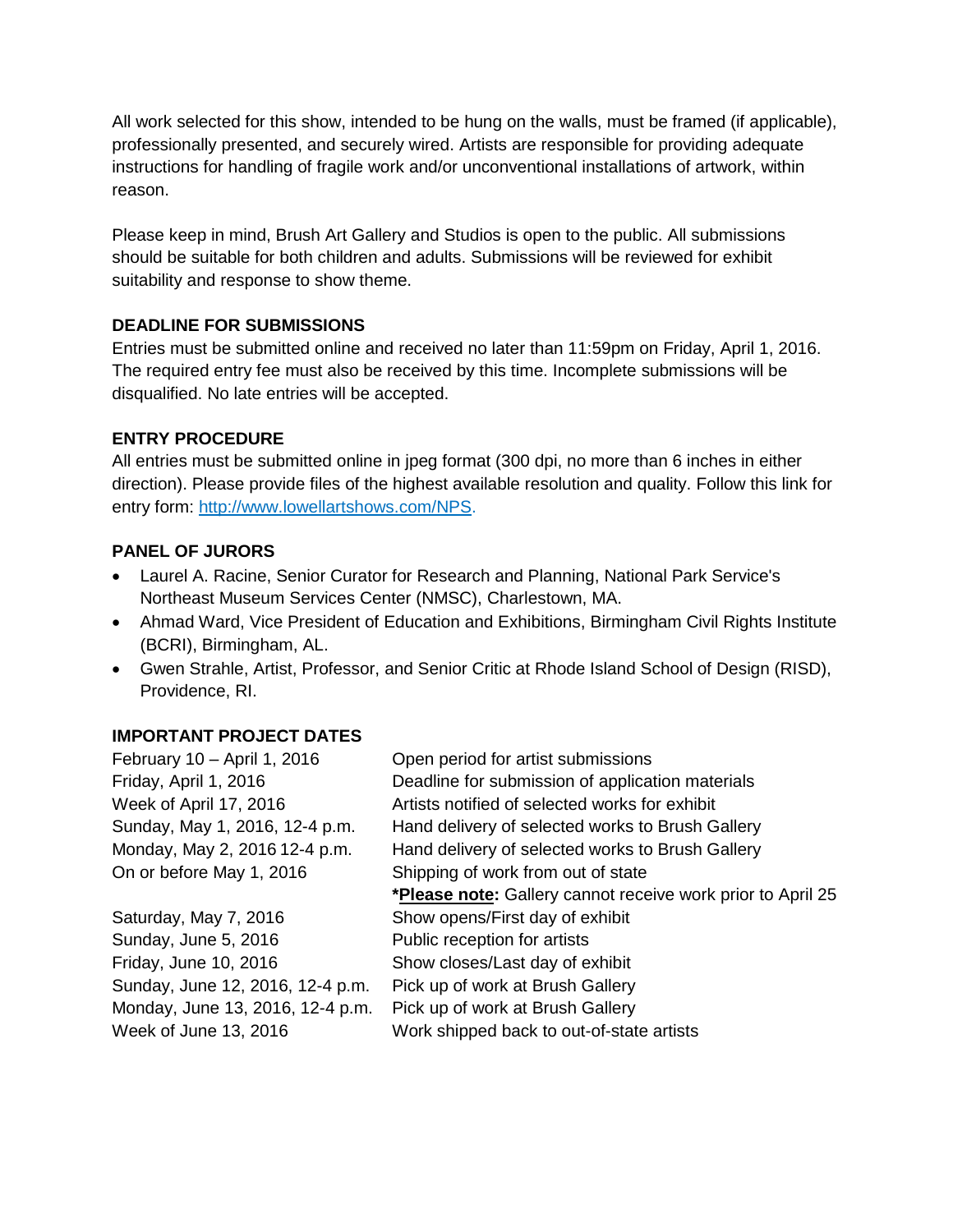#### **LENDER INFORMATION**

Please see loan agreement for detailed information regarding shipping, photo reproduction, insurance, sales, and commission.

# **ABOUT THE JURORS**

**Laurel A. Racine** is the Senior Curator for Research and Planning at the National Park Service's Northeast Museum Services Center (NMSC) in Charlestown, MA, which serves eighty NPS sites from Maine to Virginia. She oversees research, writing, and exhibit-related projects with a specialization in American material culture and historic house museums. For the NPS Centennial, she is working with New Bedford Whaling National Historical Park and its partners on the exhibit *Bierstadt: Nature and Identity* to be held at the New Bedford Art Museum/Artworks! (June 3-September 18, 2016). Racine has worked as a museum educator and/or curator since 1989 at institutions including the UMass Dartmouth Art Gallery, Fuller Museum of Art, Heritage Plantation of Sandwich, Pilgrim Hall, Plimoth Plantation, and the Winterthur Museum. She holds a BA in art history from the University of Massachusetts Dartmouth, a certificate in Museum Studies from Tufts University, and an MA in Early American Culture from the Winterthur Program at the University of Delaware.

**Ahmad Ty-Ke Ward** began his tenure with the Birmingham Civil Rights Institute (BCRI) in Birmingham, Alabama in June of 1999 as an Education Assistant. He currently serves as the Vice President of Education where his responsibilities include public programming, exhibitions, teacher workshops and training sessions, as well as the general workings of the Education Department. Ward is a member of the Smithsonian Affiliates Advisory Board and the Jekyll Island Management Institute Selection Board Committee. He is also active at Metropolitan A.M.E. Zion church in the children's education department, male chorus and Sons of Varick. Earlier in his career, he served as an intern with the National Park Service at Colonial National Historical Park in Yorktown, VA. He received a BA in Art from Elizabeth City State University and a MA in Museum Studies from Hampton University.

**Gwen Strahle** has been teaching drawing at Rhode Island School of Design (RISD) since 1984 and is a past recipient of the John R. Frazier Award for Excellence in Teaching. She is represented by Lenore Gray Gallery in Providence, RI and has exhibited her paintings with Zeuxis, an association of still-life painters, in numerous galleries, museums, and college exhibition spaces. Strahle has also served as a visiting artist and guest lecturer at art and academic institutions across the country including Brandeis University, Boston University, Massachusetts College of Art, Montserrat College, University of Rochester, University of Oregon, Rhode Island College, and The Drawing Center in New York City. She is the recipient of awards from the Connecticut Artist Fellowship, the Guggenheim Fellowship, the American Academy of Arts and Letters and the Ingram Merrill Foundation. She holds a BA from Rhode Island College and an MFA from Yale School of Art.

## **ABOUT BRUSH ART GALLERIES AND STUDIOS**

The Brush Art Gallery and Studios is located in the Lowell National Historical Park across the courtyard from the Visitor Center. This dynamic and captivating place was originally founded by